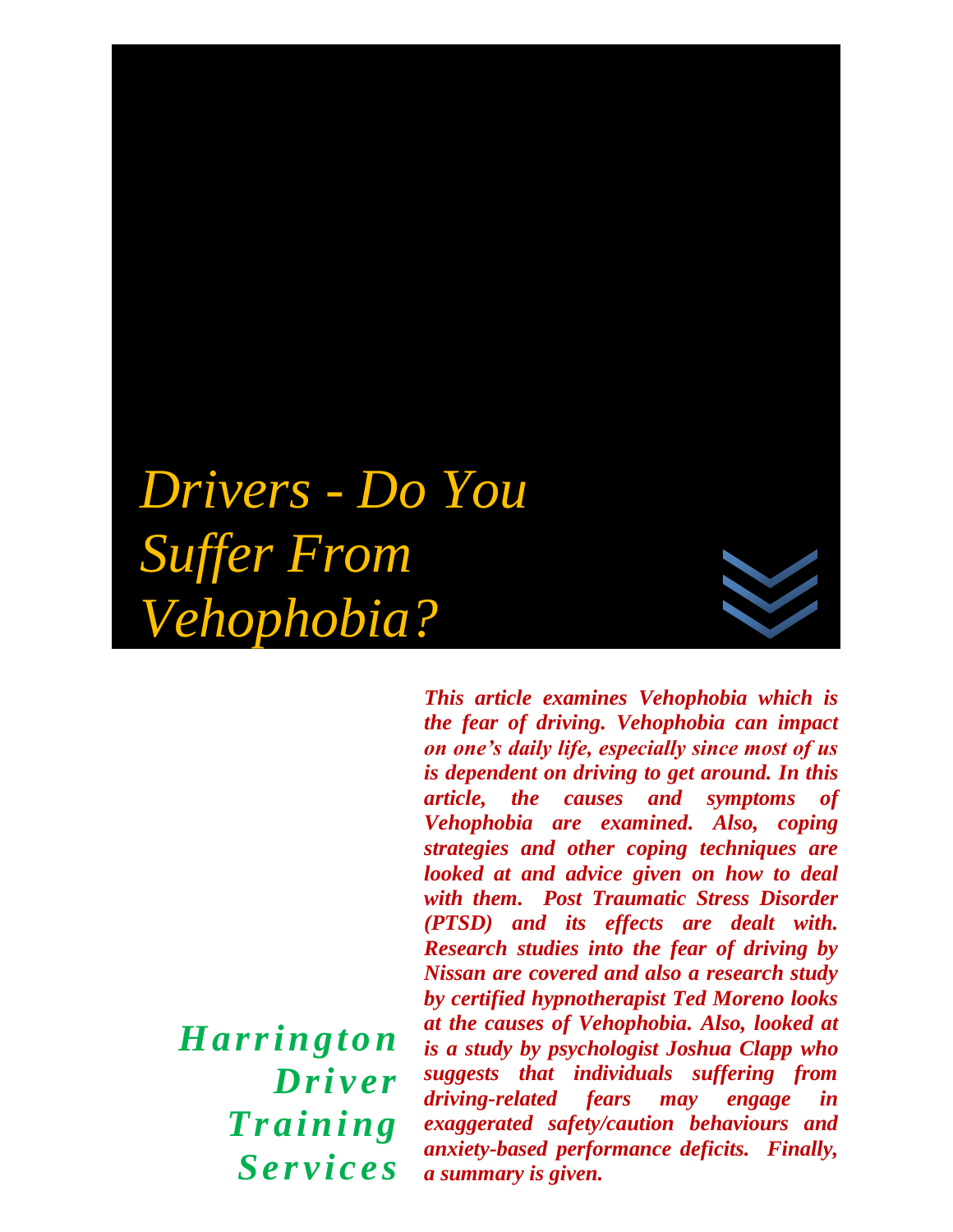# *Drivers - Do You Suffer From Vehophobia?*

 *Tom Harrington LL B F Inst. MTD (December 2019)*

#### *"The longer that fear, worry and angst remains rooted, the more adaptive our brain becomes to such fears, ultimately conditioning us to accept those behaviours as the new norm". <sup>1</sup>*

**T** ehophobia is a fear of driving and can impact on one's daily life, especially since most of us are dependent on this activity to get around. It can affect one to the extent that he/she refuses to go shopping, visit a doctor or even drive to work. Individuals with the extreme fear of driving prefer public transport or request friends or family members to drive them wherever they wish to go. This is fine, so long as these options are available. However, this might not be the case always affecting the individual's education, job or other activities negatively. There are varying degrees of Vehophobia. Some individuals are only anxious about driving on motorways or certain dreaded routes. Some are unable to pass their driving tests or acquire a driving licence. A few might have valid driving licences but they pose a danger to themselves as well as other drivers. They can have a panic attack while driving and freeze up to an extent that they are unable to apply the footbrake or change gears. In extreme cases, a person may even be terrified of being a passenger in the vehicle. This fear is called amaxaphobia. The word Vehophobia comes from the Latin word Veho meaning 'drive' and the Greek word 'phobos' which means 'fear'. There are also similar forms of phobias that may relate to or be in addition to Vehophobia, such as Amaxaphobia – the fear of being a passenger in a vehicle or Hodophobia – the fear of travelling. Phobias can be divided into specific phobias – social phobias and agoraphobia. However this article will focus on Vehophobia which is the fear of driving. W<sub>ohomin</sub>

l

<sup>&</sup>lt;sup>1</sup> Caila Smith. *Vehophobia is the fear that drives me to stay parked*. Scarymommy.com (Last accessed 11/12/2019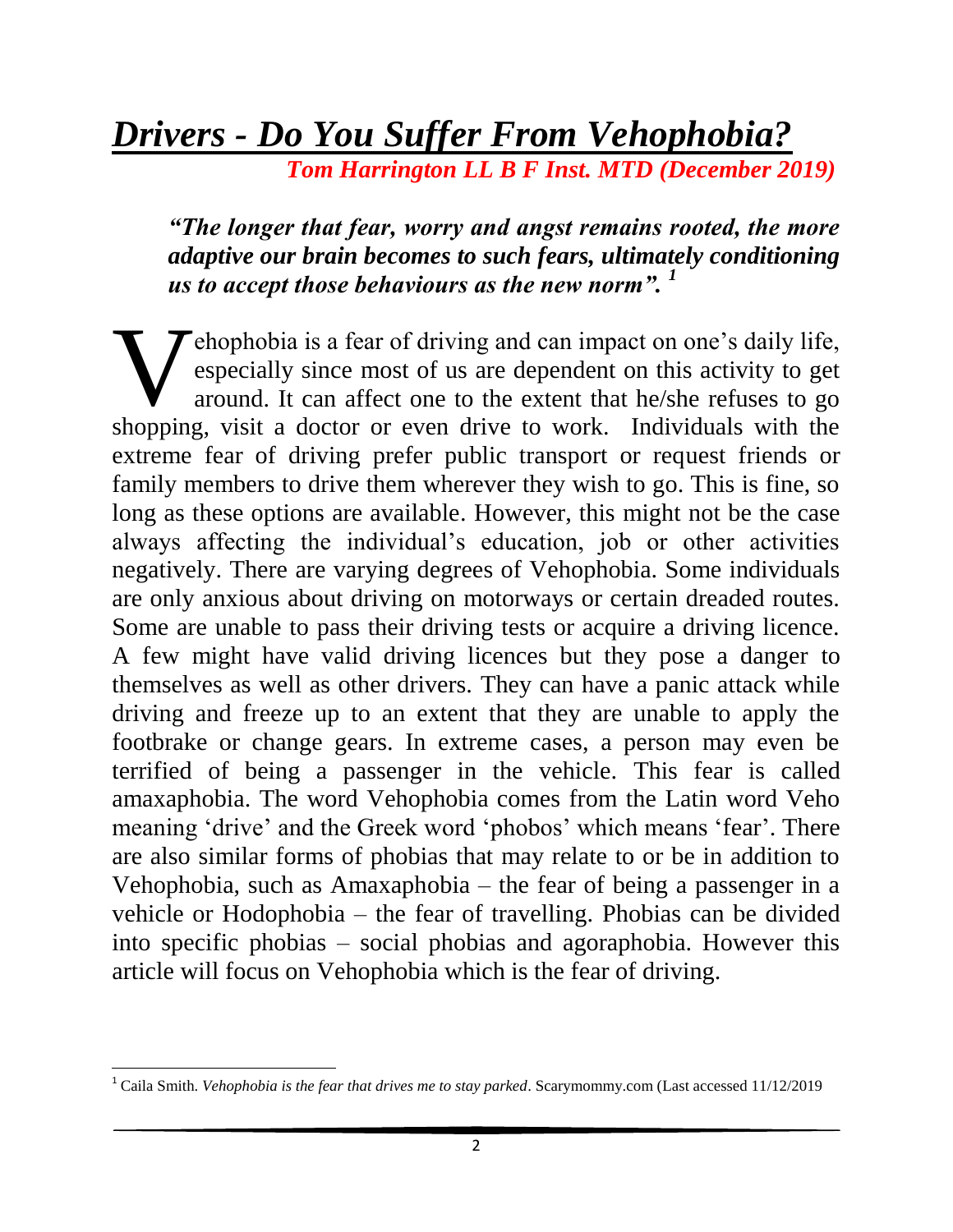## *Nervous Pupils or Vehophobics?*

Driver trainers will at one time or other has encountered a pupil who was extremely nervous about driving. They were so nervous to the extent that they were petrified when the car moved, albeit a few feet and they wanted to get out. However, with an understanding and patient trainer, and over time, their fears subsided, their skills and confidence grew and they became much more relaxed. They then continued to learn and drive as a normal learner driver would. Their early fears were not Vehophobia as such, but a normal nervousness of driving a car for the first time. A large number of drivers experience a sense of fear or anxiety the first time they drive a car. Their first experience in a car is very important so, that their skills are developed methodically in an achievable order without overwhelming them. Being overly critical can destroy a learner driver's confidence. Also, putting a learner in a situation where they feel totally out of control is not going to nurture a driver into making good steady progress. A phobia is a type of anxiety disorder defined by persistent and excessive fear of an object or situation. The phobia typically results in a rapid onset of fear and is present for more than six months. The affected person goes to great lengths to avoid the situation or object to a greater degree than the actual danger posed. If the feared objector situation cannot be avoided, the affected person experiences significant distress. Agoraphobia is often associated with panic attacks and usually a person has phobias to a number of objects or situations.

# *Causes of Vehophobia*

A person with extreme phobias of driving has likely had a negative experience in the past. He/she might have been involved in a crash or witnessed a particularly bad accident and also, having overly strict driver trainers or sponsors when learning can also lead to Vehophobia. Having experienced a particularly dangerous scary journey through fog, rain, snow, sleet or other adverse weather conditions or having large animals such as deer or a horse dart suddenly in front of one's car can cause this phobia. Also, seeing anxious parents panic while driving can lead a child to have a fear of driving.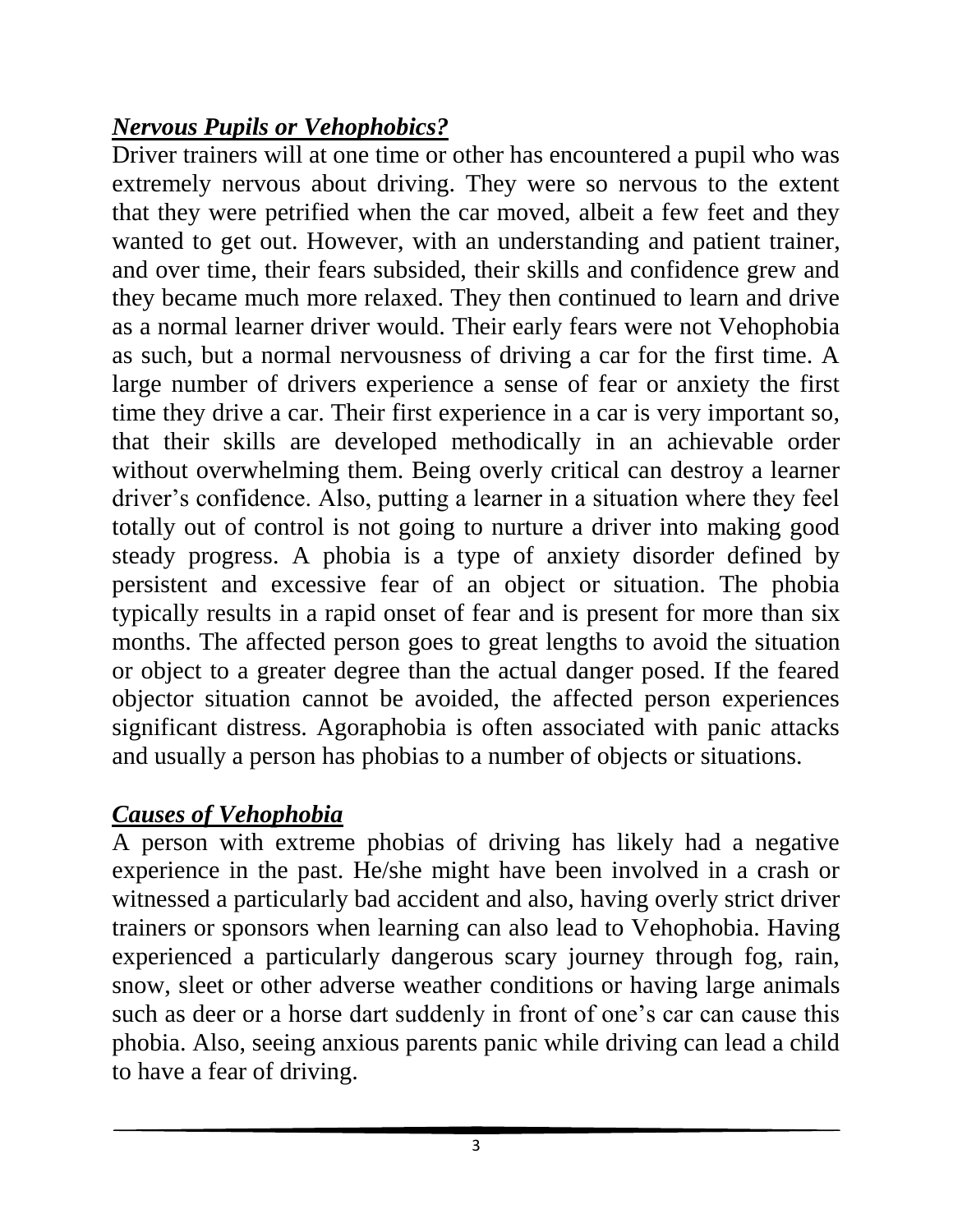Road rage from fellow drivers or a passerby where one has shouted or provoked the individual can also lead to this phobia. If experiencing stress due to traffic congestion; this can cause the brain to develop panic/anxiety response each time one gets behind the wheel. People prone to panic attacks or nervous situations or those with adrenal deficiencies are likely to develop the fear of driving. Hearing or reading news items about bad accidents or watching bad films that depicts violent car crashes can create negative thoughts about driving. Often, people confuse normal anxiety symptoms with phobias. Millions of people experience butterflies in their stomach, sweaty palms, a pounding heart at the thought of making a presentation or meeting someone etc. However, some individuals literally become ill at the mere thought of being in such a situation. For those people, even making a phone call, ordering food or encountering other seemingly non-threatening situations/objects can seem sickening and may cause a full-blown panic attack. <sup>2</sup>

#### *Symptoms of Vehophobia*

It's important for those suffering from Vehophobia to understand its symptoms, then, they can identify when they are experiencing it. When driving, the physical symptoms of Vehophobia are similar to anxiety and include:

- Trembling
- Sweating
- Shallow breathing
- Having a dry mouth
- Increased heart rate
- Tense muscles
- Chest pain
- Nausea
- Panic attacks

l 2 Jacob Olsen. *Fear of driving phobia – Vehophobia. The ultimate list of phobias and fears.* Fearof.net. (last accessed 11/12/2019).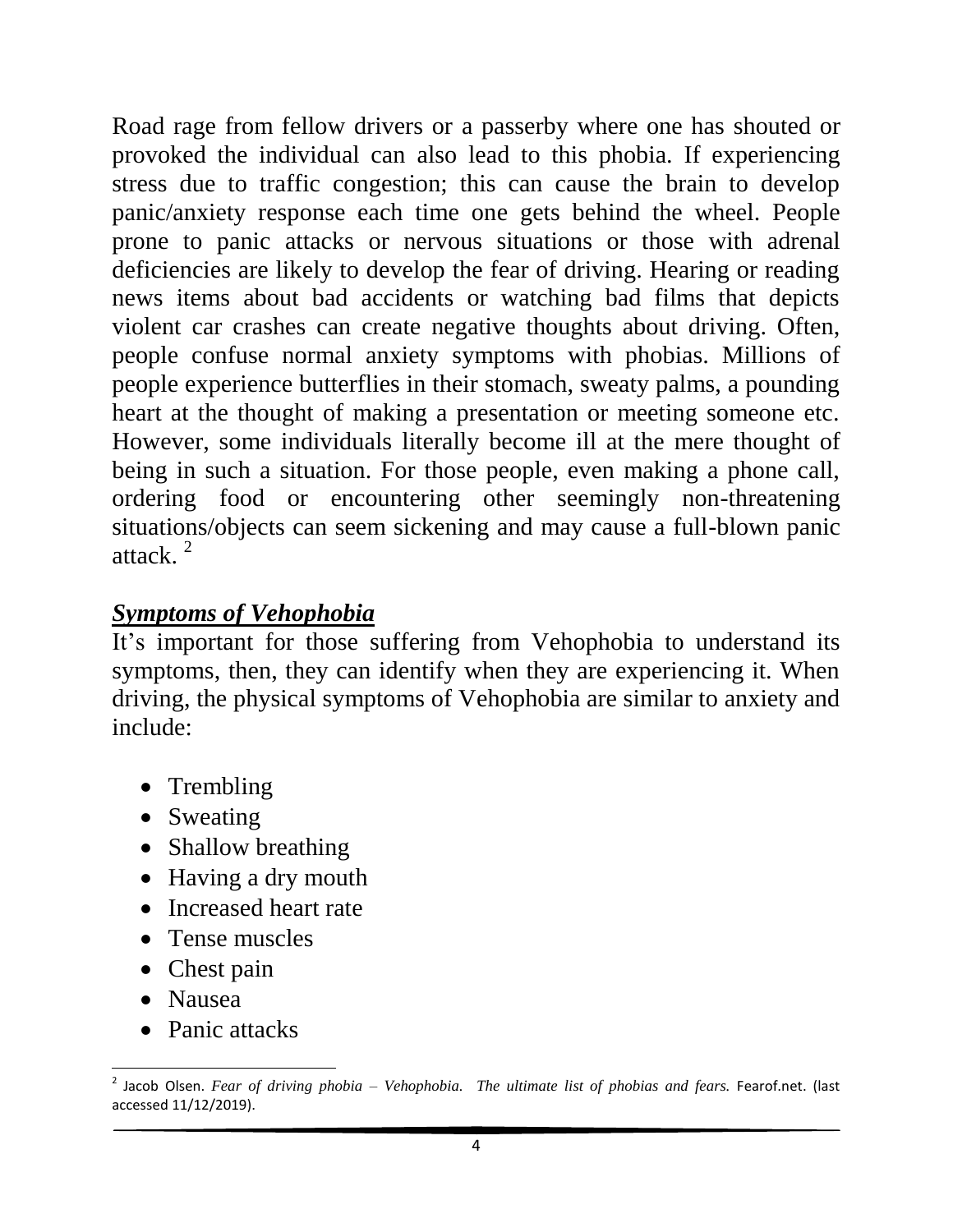- Excessive fear of losing control
- Fear of getting into an accident and
- Always finding excuses not to drive

Vehophobia can lead to various symptoms that can be characterised as emotional and physical. Such a panic attack can occur each time the individual gets behind the wheel. It can cause one to freeze up so that he/she is unable to change gears or apply the footbrake. Emotional symptoms include refusing to drive, avoiding situations that encompass driving, feeling panic, terror or extreme dread at the thought of driving, or experiencing terrifying images about driving. The individual also feels detached or removed from reality, in that he or she feels the events are happening to someone else. Some drivers may try to avoid motorways or take longer routes so that they do not have to drive on dreaded roads. Others may get into arguments or fights with loved ones and come up with excuses when faced or compelled to drive.  $3$  Phobias are distressing emotions initiated by out-of-proportion-fears, both real and imaginary. To the sufferer, a phobia can seem unbearable or even life-threatening, while others might find these strange and bizarre phobias quite fascinating. Fear is an emotion and is generally induced when the subject perceives a threat. Phobia is a Greek word for 'fear' and can be defined as excessive or unreasonable fear of an object, place or situation. So, does this mean that fear and phobia are one and the same? The answer according to experts is no. There is a subtle difference between what fear is and what can be termed as phobia. The main difference lies in the intensity and severity of the emotions experienced in fear and phobia. In short, phobia is the heightened form of fear. The phobic person often tries to fight his phobia leading to greater form of anxiety and also experiences extreme fatigue in the process. There are several types of phobias. The common types can be divided into 'simple phobias' or 'social phobias'.

l 3 Jacob Olsen. *Fear of driving phobia – Vehophobia. The ultimate list of phobias and fears.* Fearof.net. (last accessed 11/12/2019).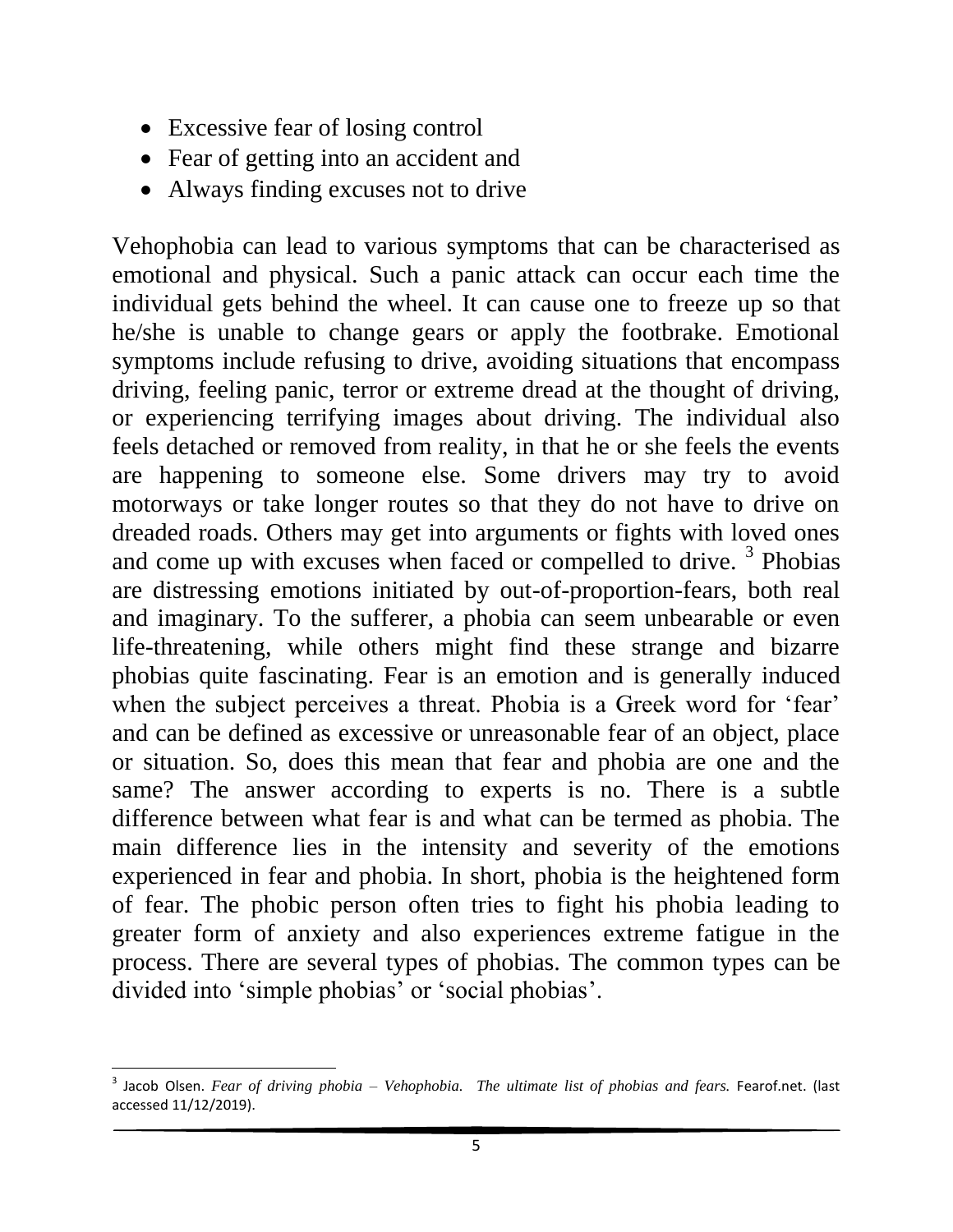Simple phobias mainly include fear of specific types of objects, insects or situations such as the fear of flying or travelling in a car. Social phobias include the types of phobias like marked fear of social or performance situations.

#### *Hypnotherapy – Most Effective*

President Roosevelt in his famous inaugural speech stated that *"the only thing we need to fear is fear itself".* In some individuals this actually rings true as they fear becoming anxious or get extremely overwhelmed at the thought of allowing themselves to become afraid of an object or situation. The fear of fear is called Phobophobia. One of the most effective therapies for overcoming the fear of driving is Hypnotherapy. It gets to the cause of the fear, traces why it has taken root and helps provide a solution to overcome it. Facing one's fear is one of the best ways of getting over Vehophobia. It is important to reduce tension and stress of any kind when getting behind the wheel. Imagining positive thoughts and visualizing ideal situations are some ways of accomplishing this. A therapist can also help one re-learn or 'unlearn' negative things the brain has taught itself. Talking about one's fears and taking defensive driving lessons, or joining special groups to help one overcome such a phobia are a few other methods of dealing with Vehophobia. Cognitive behaviour therapy and gradual desensitization are some other options to help one overcome this phobia. There are various therapies available to overcome a fear of driving, but it is important to choose one that you are most comfortable with, in conjunction with a medical practitioner's advice. Understand that you are not alone, and they may be many like you who have dealt with this phobia. It is very possible to overcome Vehophobia and to successfully continue driving without this insidious fear. There are other ways to help with Vehophobia like gradually building up exposure to driving. Although this is best done with a therapist, if your Post Traumatic Stress Disorder (PTSD) is moderate, you could start to face it on your own. This starts with realizing you are not alone and that this fear is not weird or odd. Once you have confronted the idea, you can start to take small steps towards facing your fear completely.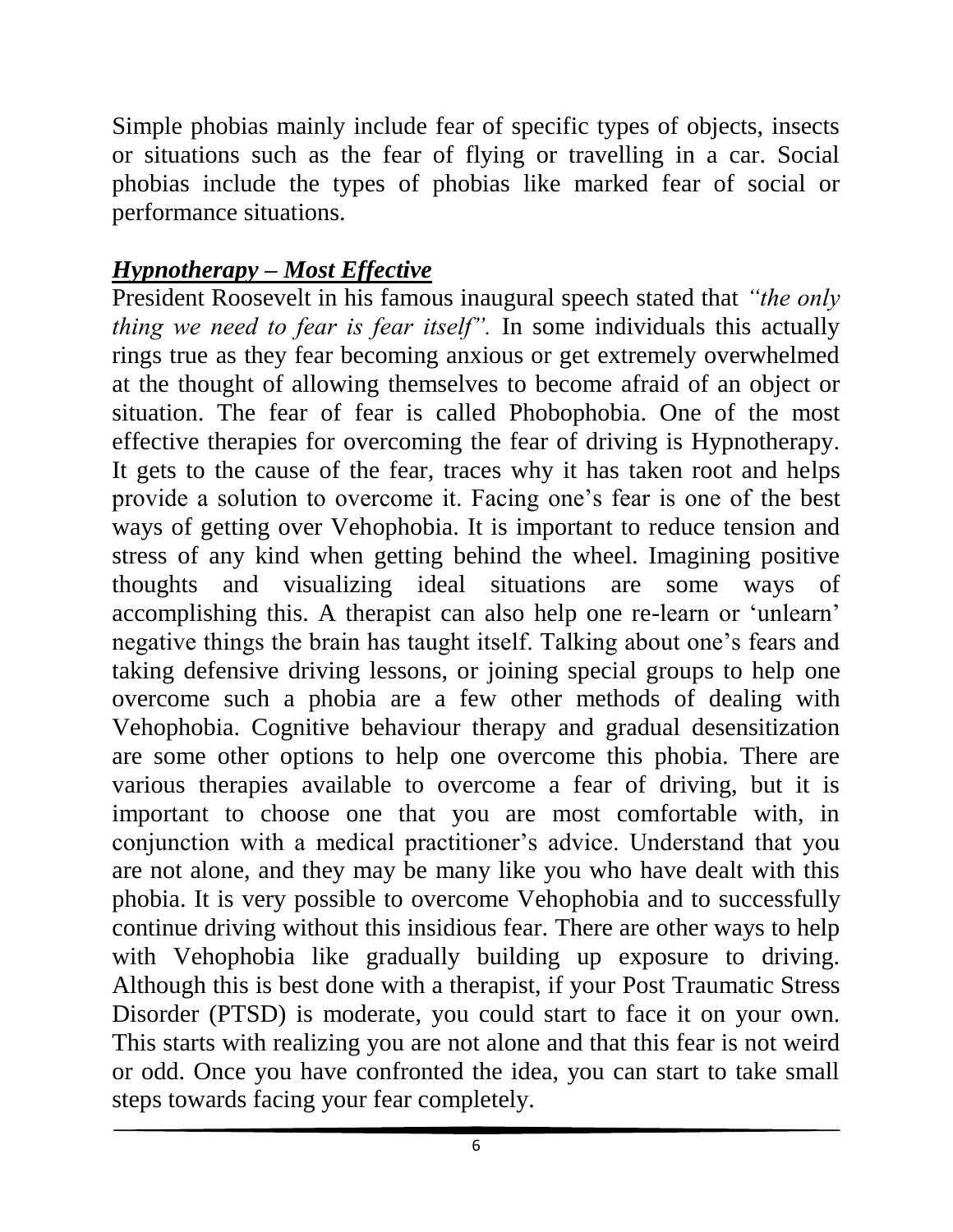Every step you make to confront your PTSD is a good thing. When you face setbacks, experience fear, or avoid driving, don't be discouraged. Facing this sort of thing will takes strength and time. As mentioned earlier, Vehophobia can be costly to one's daily life. Remember what you will gain if you can get over this fear. Don't think of your PSTD as severe or permanent. It probably isn't. Just remember that this is just one of the many bumps in life's road – you will overcome it.  $4$ 

## *Other Coping Techniques*

Regardless of the reason that some people fear driving after an accident, the results can be debilitating to their lives and anyone who suffers from anxiety, or who has had a panic attack before, knows just how scary the whole situation can be. In addition to the uncomfortableness of the phobia, it is also extensively limiting to their everyday routines. Imagine if you can't pick up your kids from school, drive to a restaurant for a meal or run to the supermarket to pick up some groceries – all because of a crippling fear. Luckily, the disorder is taken very seriously by healthcare and safety professionals. For this reason, there has been much research into effective ways to help people overcome their fear of driving. The following are some real techniques that can help get accident victims back on the road:

- Prolonged Exposure Therapy (PE) is a form of behaviour and cognitive therapy designed to treat post-traumatic stress disorder (PTSD), anxiety disorders and obsessive - compulsive disorders.
- Hypnotherapy, (mentioned above) most commonly referred as hypnosis, uses guided relaxation, intense concentration and focused attention to help keep a person process specific thoughts or tasks.
- Medication can be a useful tool for reducing the impact of traumatic anxiety, although most therapists prefer the more permanent, behavioural therapies be attempted first.

 $\overline{\phantom{a}}$ <sup>4</sup> Dolman Law Group. Dec. 2016. *Auto Accidents Treating Post-Accident vehophobia – The Fear of Driving.*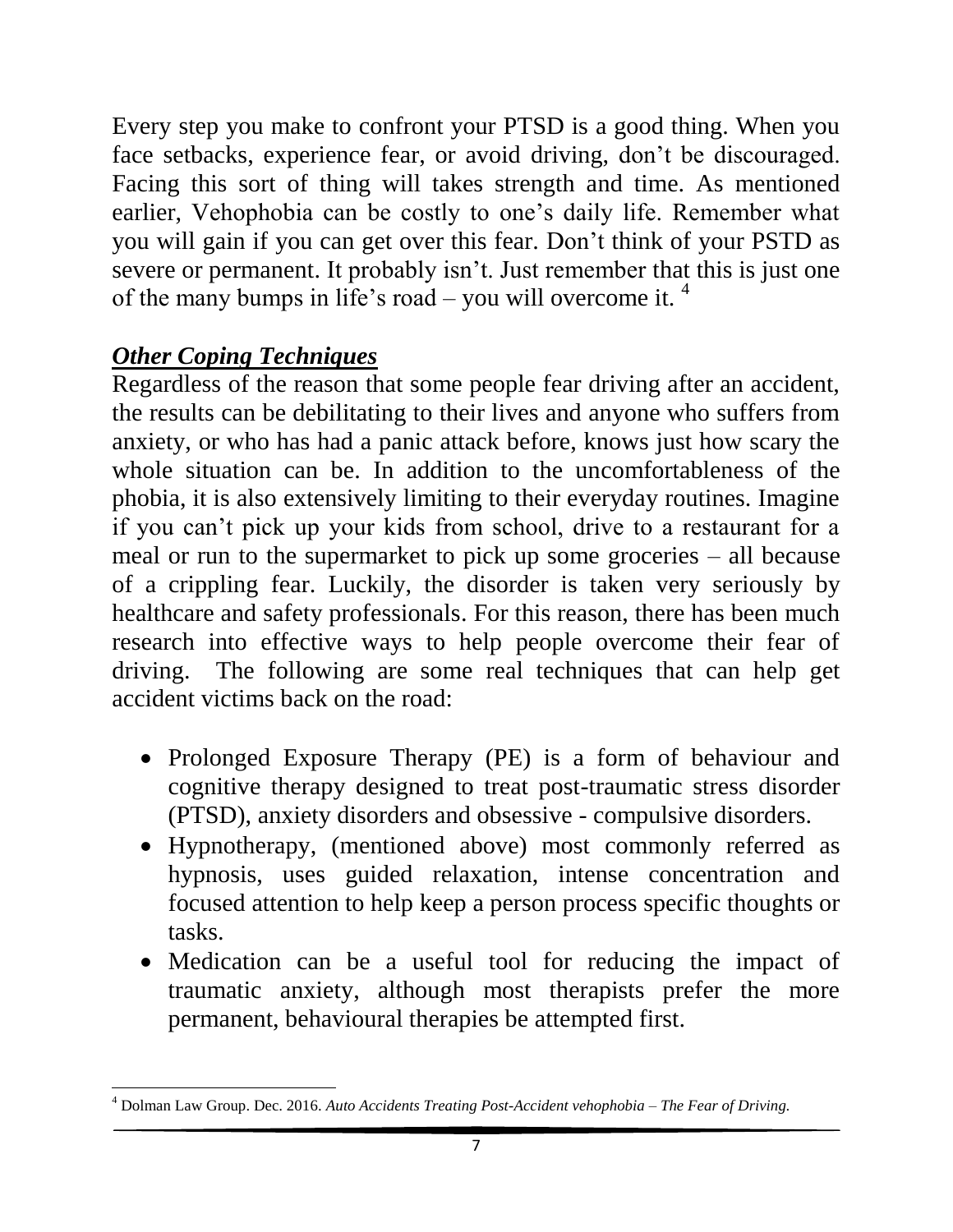- Take a Defensive Driving Course with an ADI who understands your problem. Have someone in the car that will make it a more comfortable environment.
- Drive during the daytime, in low-traffic areas.
- Allow extra time to get to destinations to avoid additional stress.

#### *Massive Anxiety*

The fear of driving after a car accident is technically a form of Post Traumatic Stress Disorder (PTSD). People suffer from PTSD for all kinds of reasons, including motor vehicle accidents. This can be set off by the trauma of almost dying (or thinking you might die), the trauma of injuring your children, or just the violence of the event in general. It really can be caused – and triggered - by a multitude of things. The fear of driving persists for many reasons, each one often as unique as the driver. But there are some general ideas that prevent people from driving, or create massive anxiety while driving. They are:

- The driver's anxiety and fear they will get into another accident, even if they have driven for years accident free.
- The thought of driving causes them to suffer extreme and crippling anxiety, which prevents them from even attempting to get behind the wheel.
- The fear that they will suffer a panic attack while driving, which they think will harm them or other road users.
- The fear they may harm or kill another person, their own children or their entire family.

#### *Research Studies*

Millions of British people feel anxious when driving on motorways, new research suggests. A poll of 2,000 drivers by Nissan found that 23% of drivers were uncomfortable on multi-lane roads. More than half said they were nervous when hemmed in between cars and lorries on motorways; while 43% cited a dislike of overtaking lorries or other large vehicles.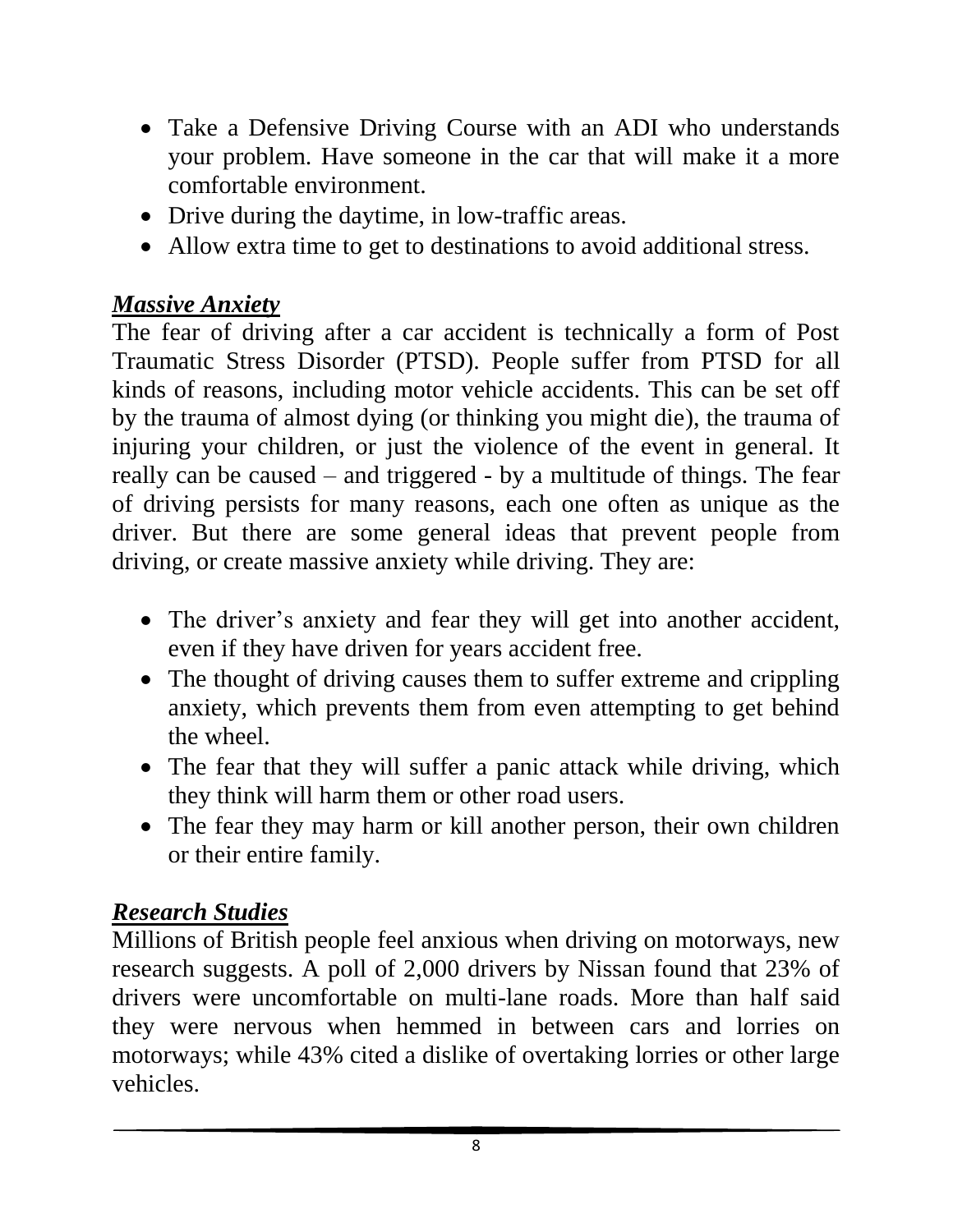The survey found 39% of drivers felt scared, nervous, uneasy or uncertain behind the wheel in general. <sup>5</sup>According to certified hypnotherapist Ted Moreno in a 2012 research article:

*"People with a driving phobia fear being trapped in traffic queues and are unable to escape if they experience a panic attack. Likewise, they also fear passing out, losing control of the vehicle, throwing up or getting into an accident. For many people, driving next to a big truck can be very nerve-wracking, as can merging on the freeway or driving in the fast lane".* <sup>6</sup>

A study conducted by psychologist Joshua Clapp at the University of Bluffton suggested that individuals suffering from driving-related fear may engage in *"exaggerated safety/caution behaviours, anxiety-based performance deficits and hostile aggressive driving behaviours".* But what causes these fears? Considering 51% of participants from Clapp's study experienced multiple accidents over their lifetime, researchers believe a form of PTSD following the aftermath of vehicle collisions is likely to engage such driving-related fear and anxiety.

#### *Conclusion*

Vehophobia or driving anxiety is a very common form of anxiety suffered by many people that can range in severity from a hesitation to drive, where anxiety is always present, all the way up to a total refusal to drive at all, in which case it becomes a driving phobia. In fact, it is quite common both in people who have been involved in serious accidents and sometimes in those who have not. A phobia is a fear that is paralysing but irrational. Many people who suffer from Vehophobia choose not to drive altogether because of the anxiety and fear is so overwhelming. The problem can be extremely disruptive to one's life. Driving phobia is one of the most common phobias and is a form of agoraphobia, literally defined as the fear of open spaces.

 $\overline{\phantom{a}}$ <sup>5</sup> Ahern, Adrian 22 August 2018. *Nearly a quarter of British drivers feel anxious driving on motorways,* study claims. Independent. independent.co.uk

<sup>6</sup> Caila Smith. *Vehophobia is the fear that drives me to stay parked*. Scarymommy.com (Last accessed 12/12/2019